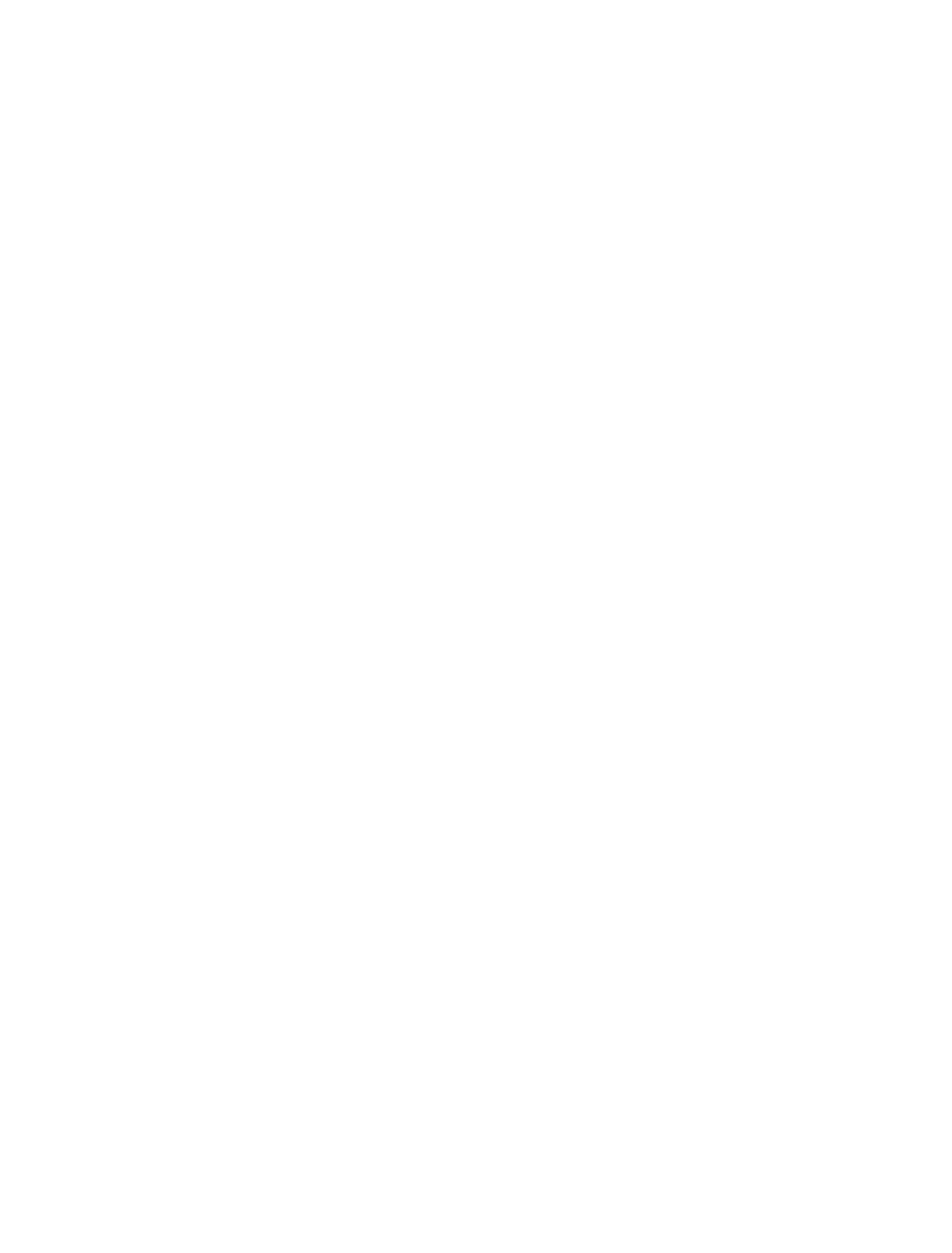## Commissioned by Douglas Finch

with the financial support of the Music Section of the Canada Council for the Arts

> *Premiered at the U.B.C. Recital Hall On March 19, 1992 Geoffrey Michaels – Violin Douglas Finch – Piano*

*Dedicated to Philip*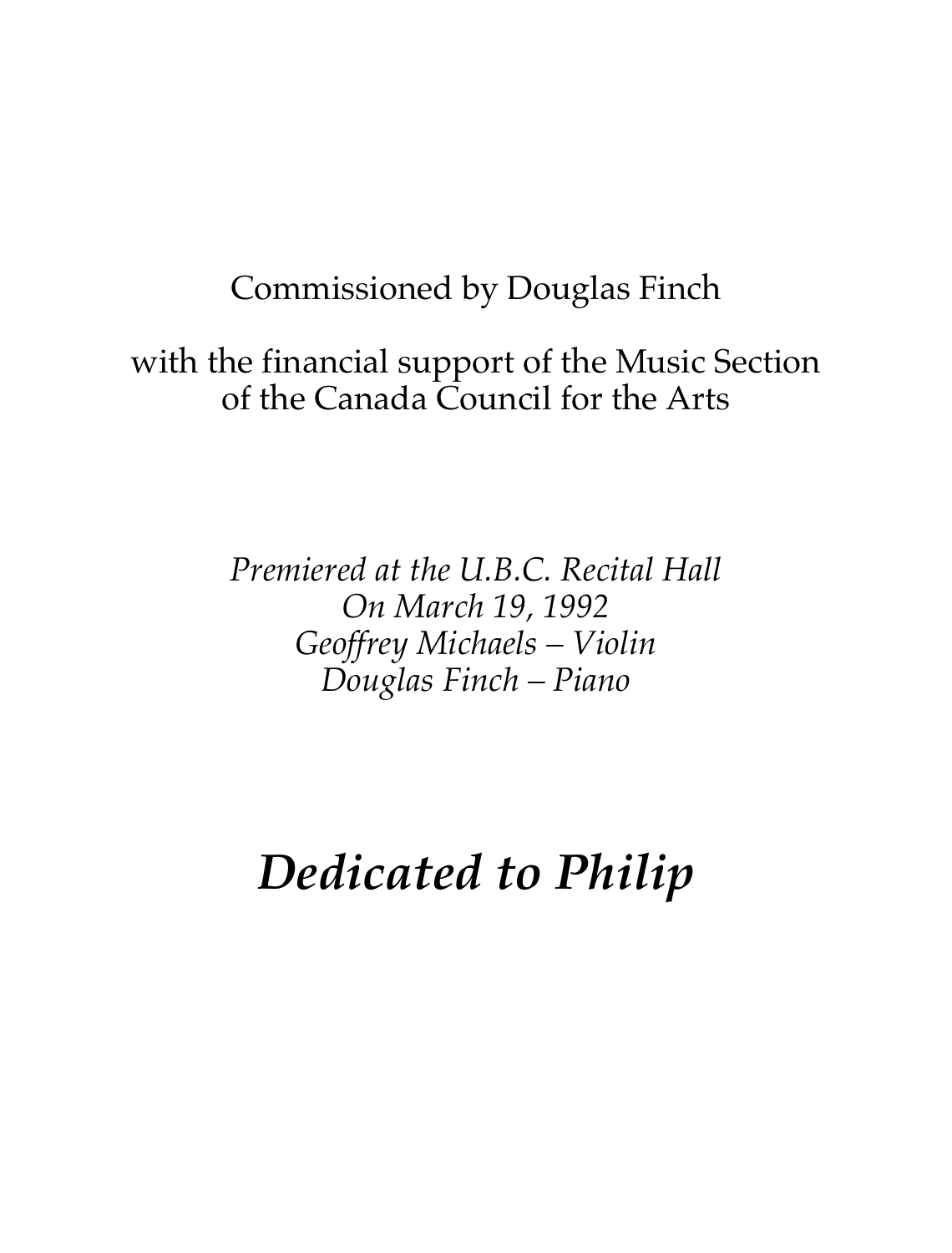### **Performance Notes**



Play grace notes in the duration indicated above.



Play notes in various patterns as quickly as possible (quasi tremolo) for the duration indicated above. Avoid obvious pattern repetitions.

#### **Piano**

Additional pedalings may be desirable. All notated pedal markings should be taken to be advisory in nature.

**Violin**<br>
a solid object (i.e. a book) over the upper<br>
a solid object (i.e. a book) over the upper register (A5 - C7). The strings should dampened so that pitches are heard only on loud notes.



Play notes rapidly in changing patterns. Avoid obvious pattern repetitions whenever there are more than 2 notes. Continue playing for the duration of the dotted line. One of the hands should drop out when it is needed to play other notes and return when it is free again.



 $p \overrightarrow{m}$  mf Dynamic markings refer to main notes; grace notes both before and after the beat are played ppp.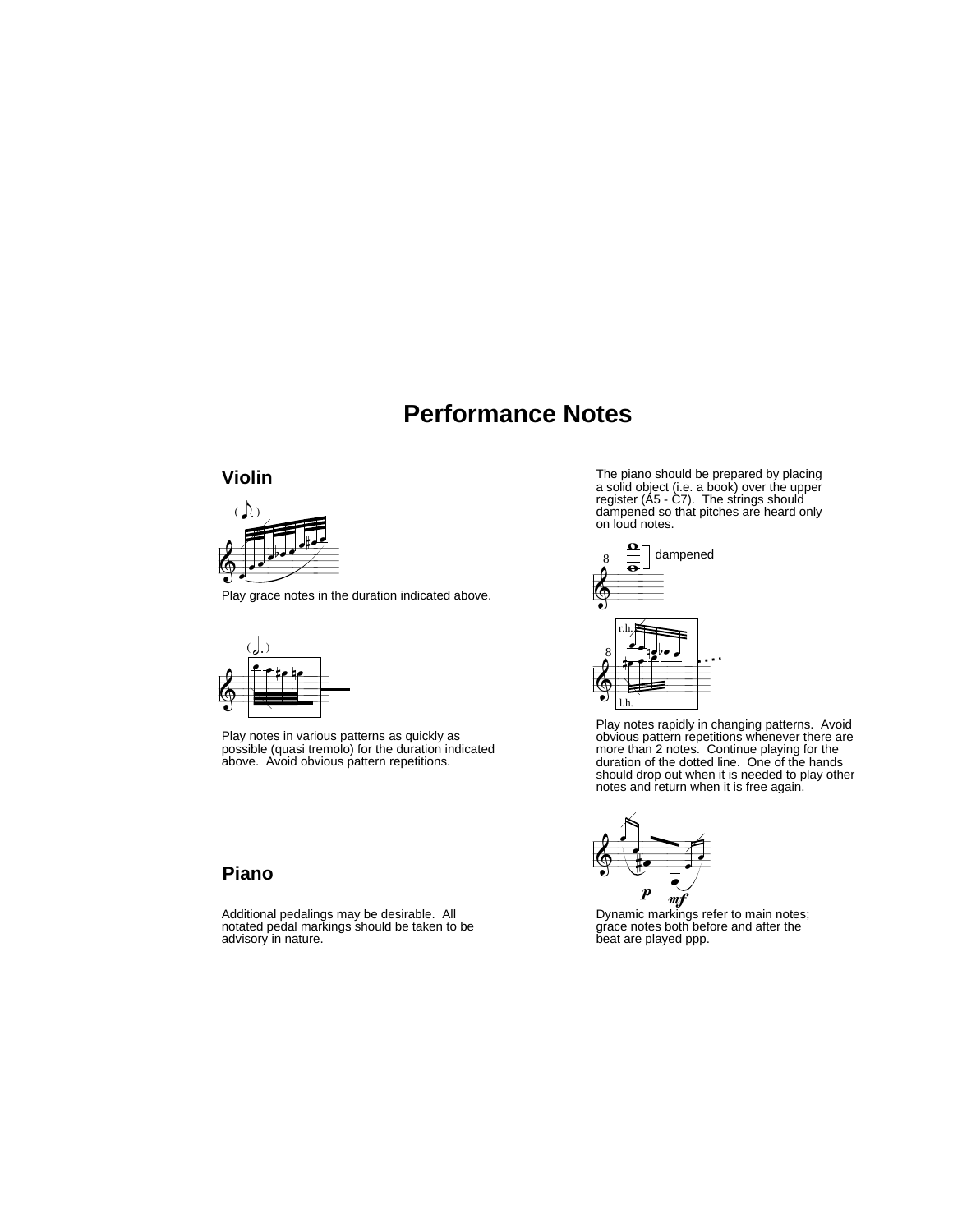







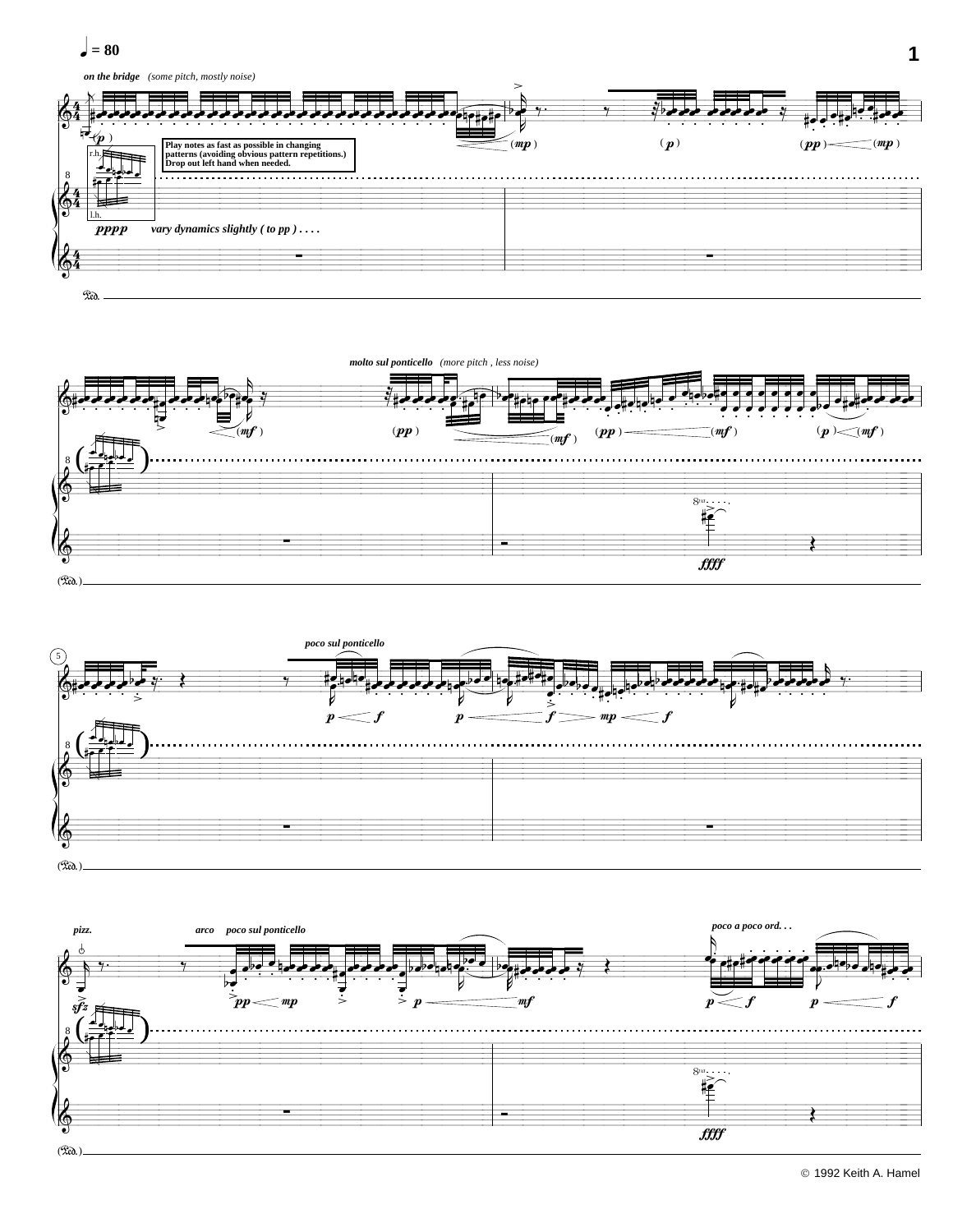





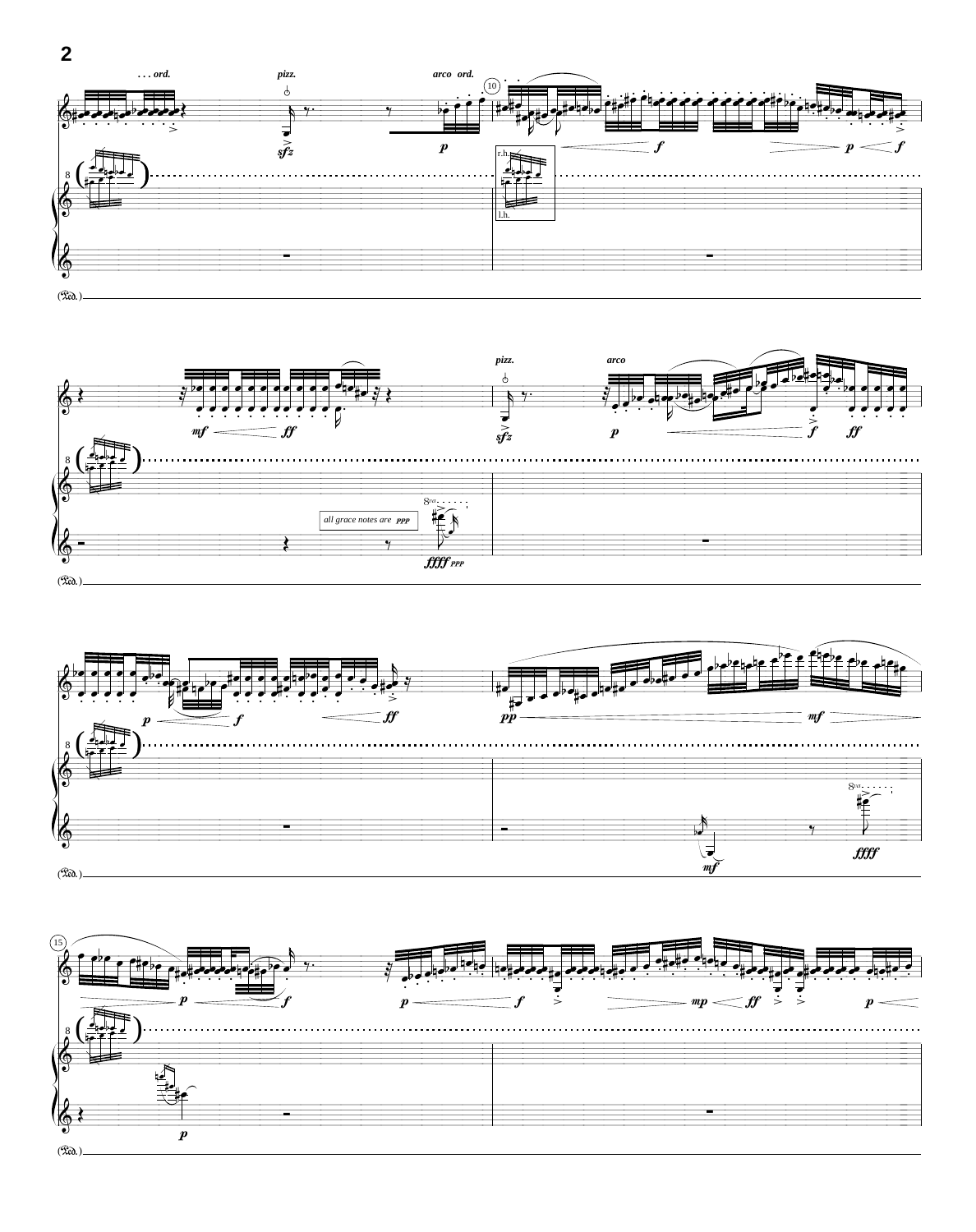







 $\overline{\mathbf{3}}$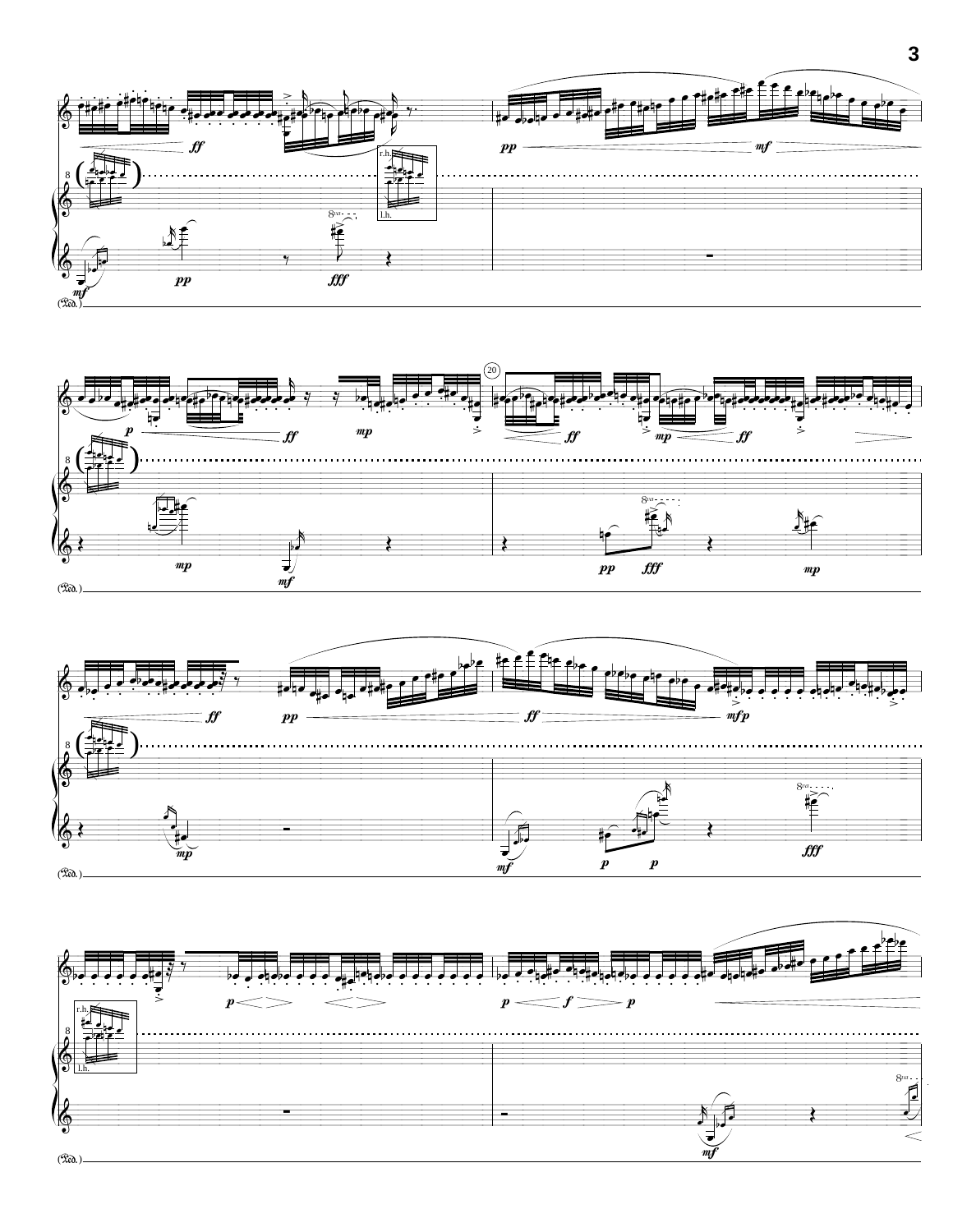





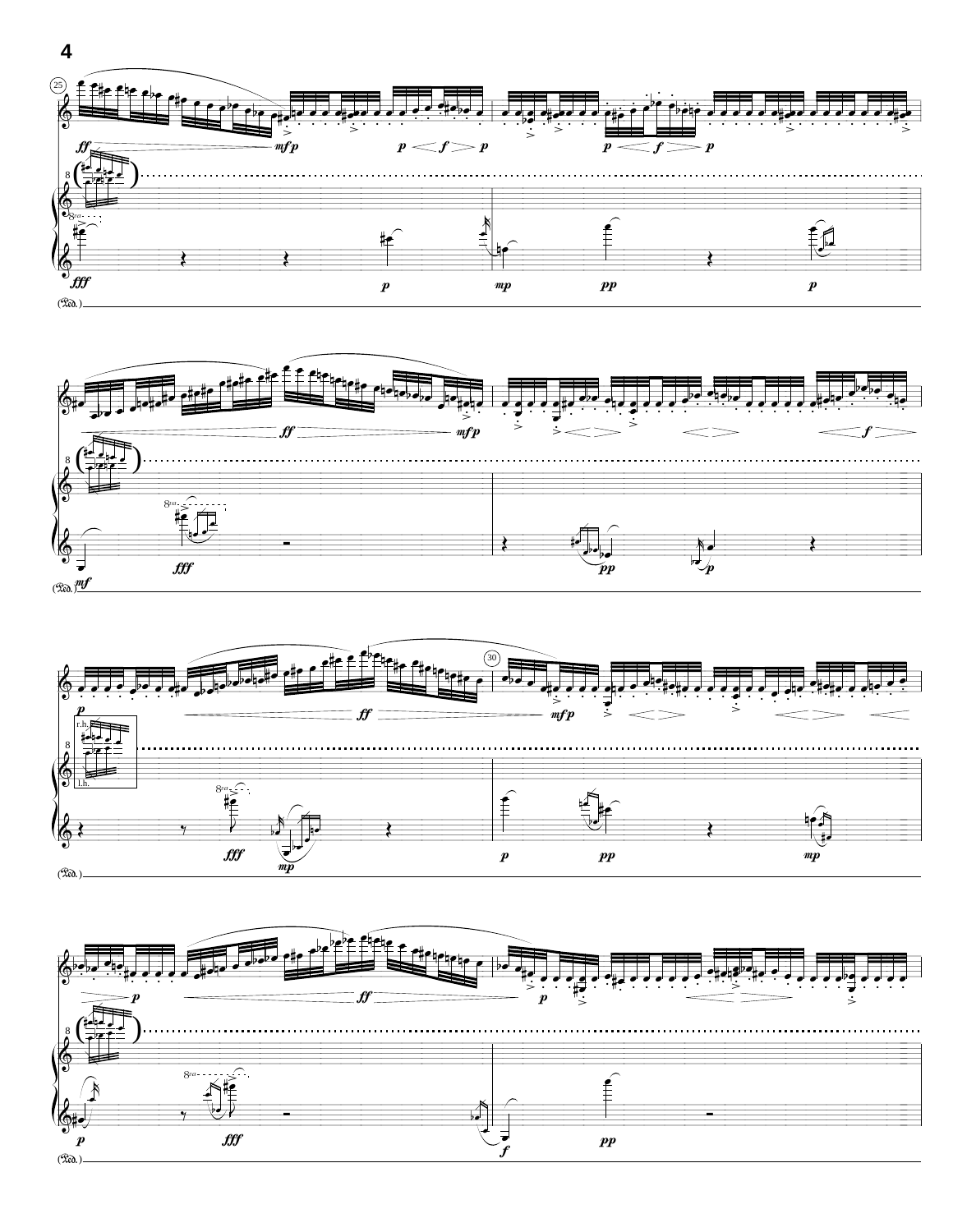





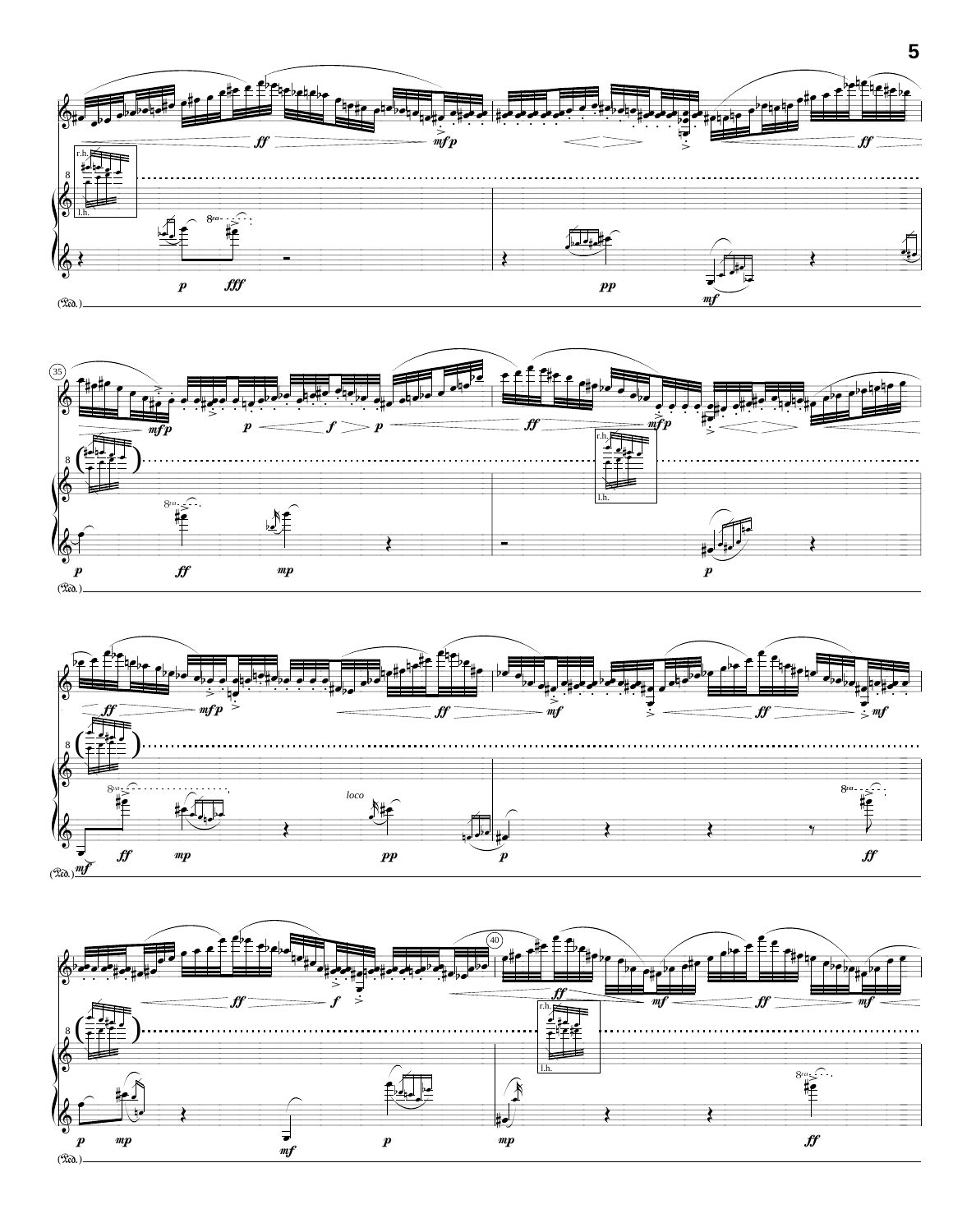





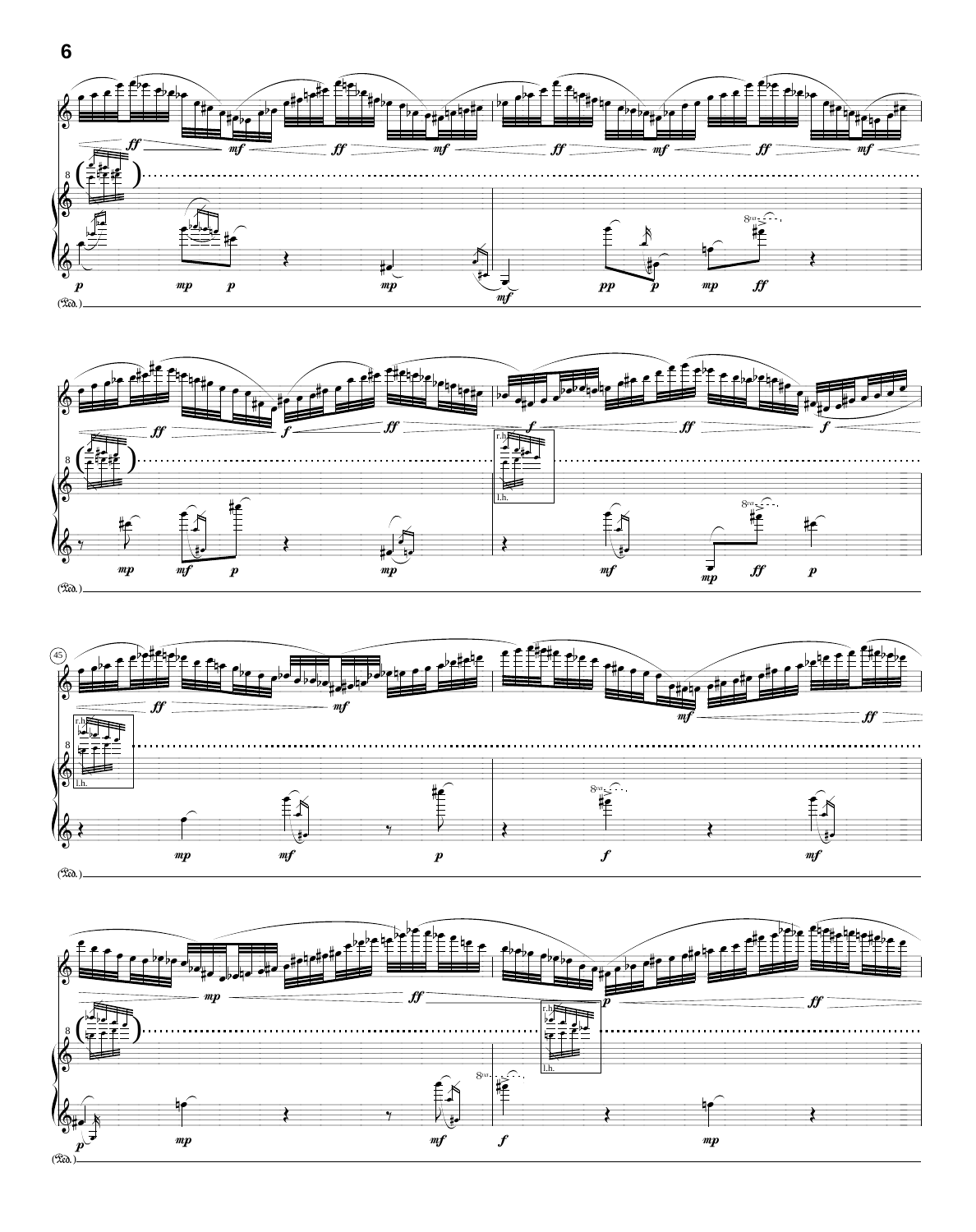





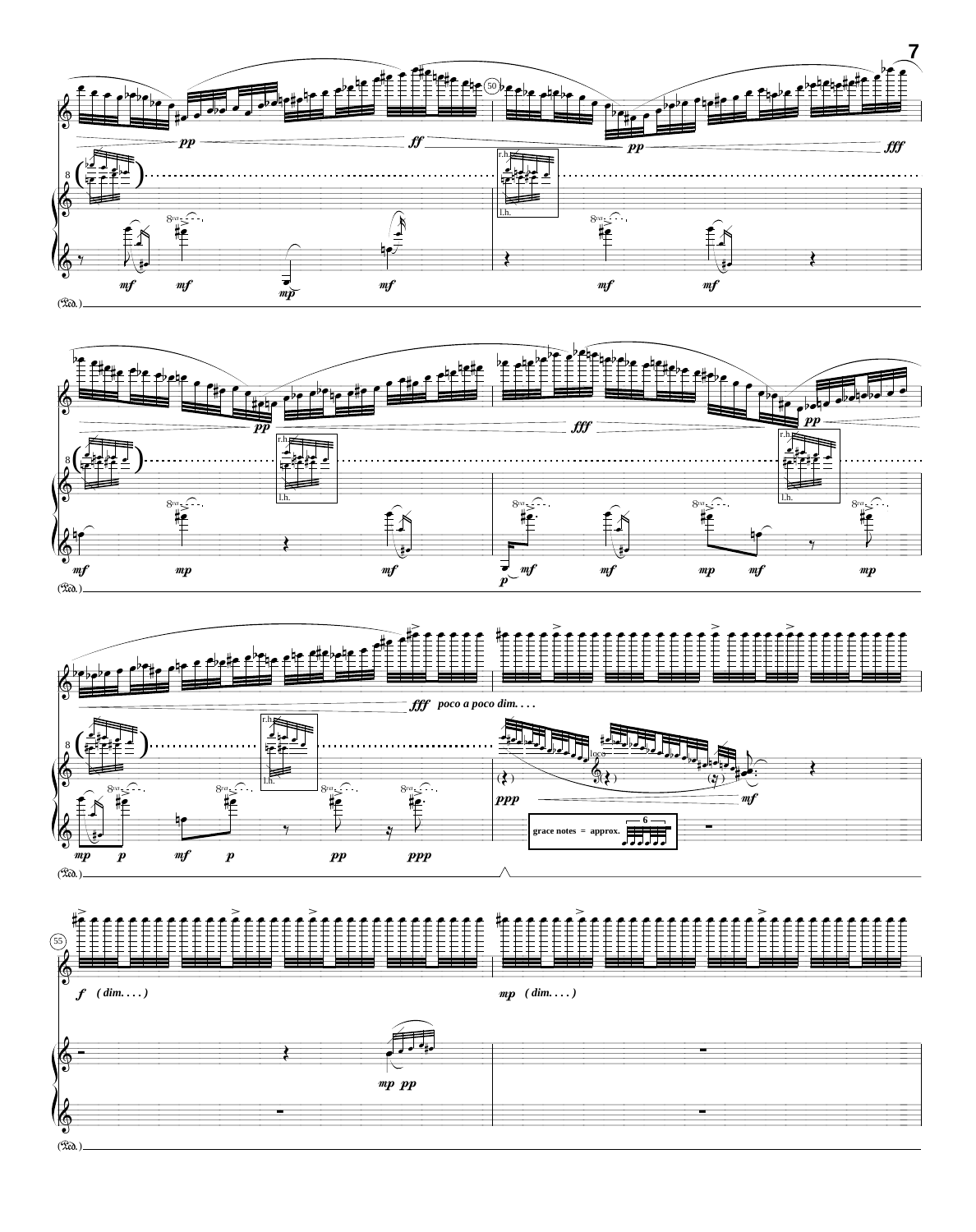





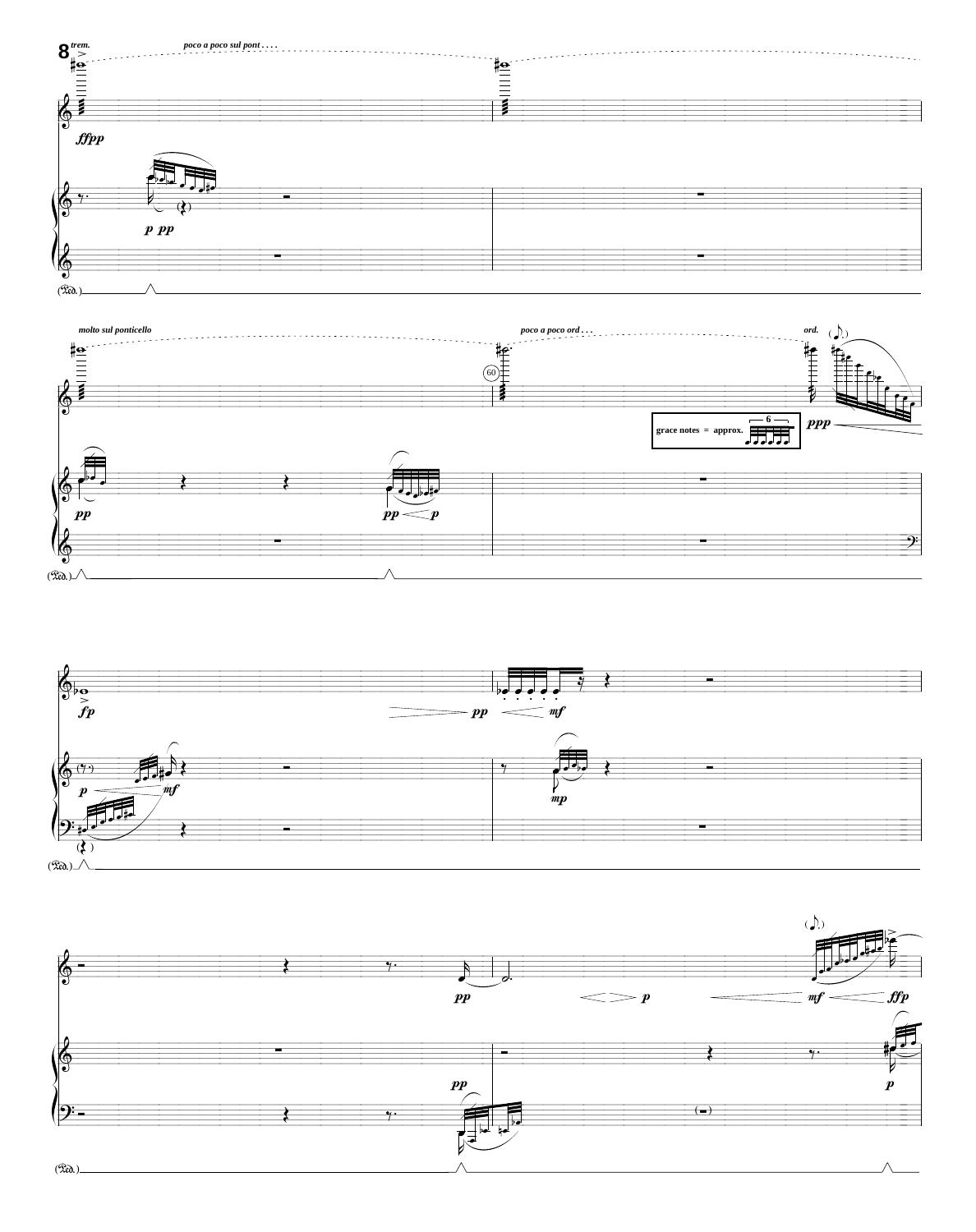





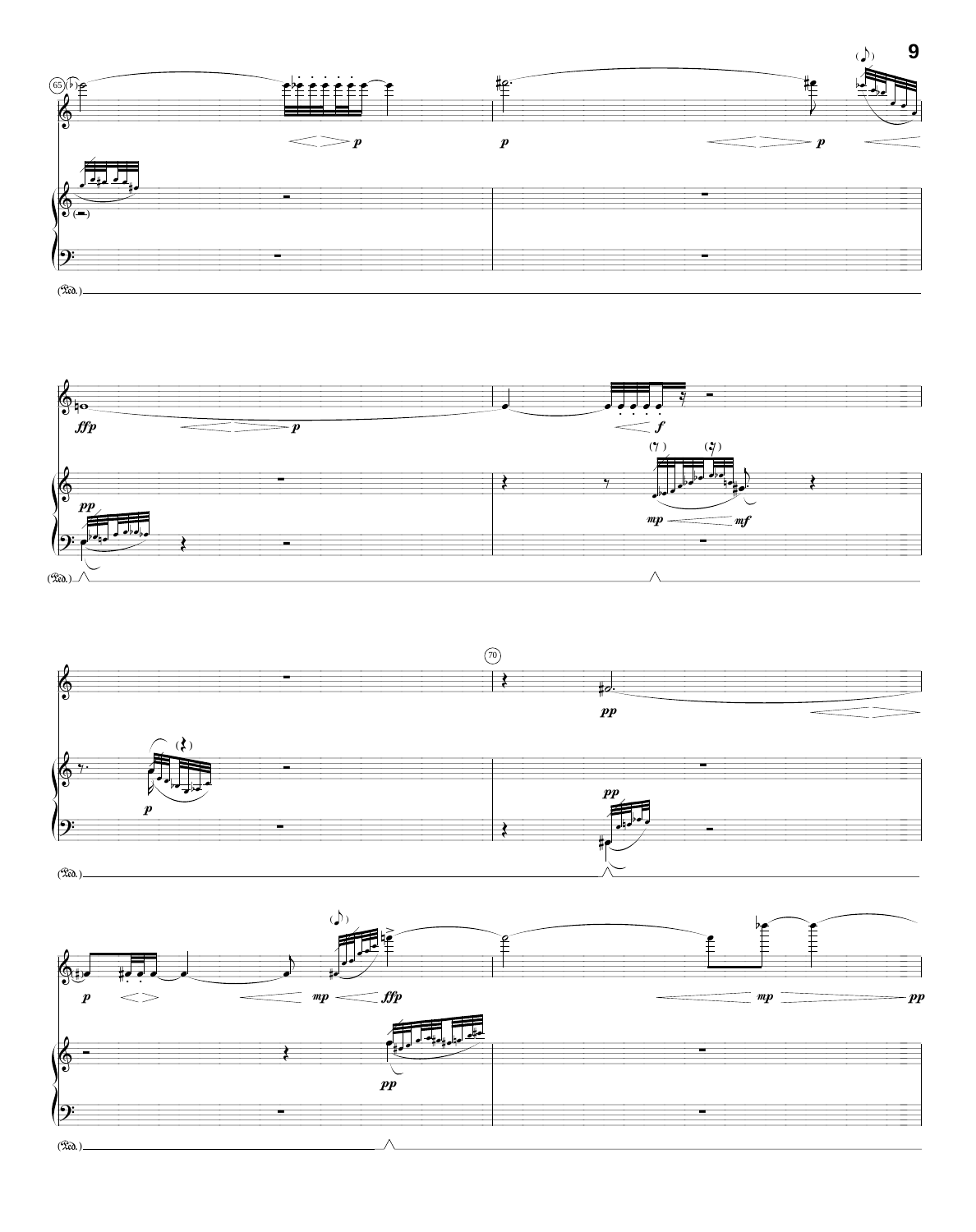





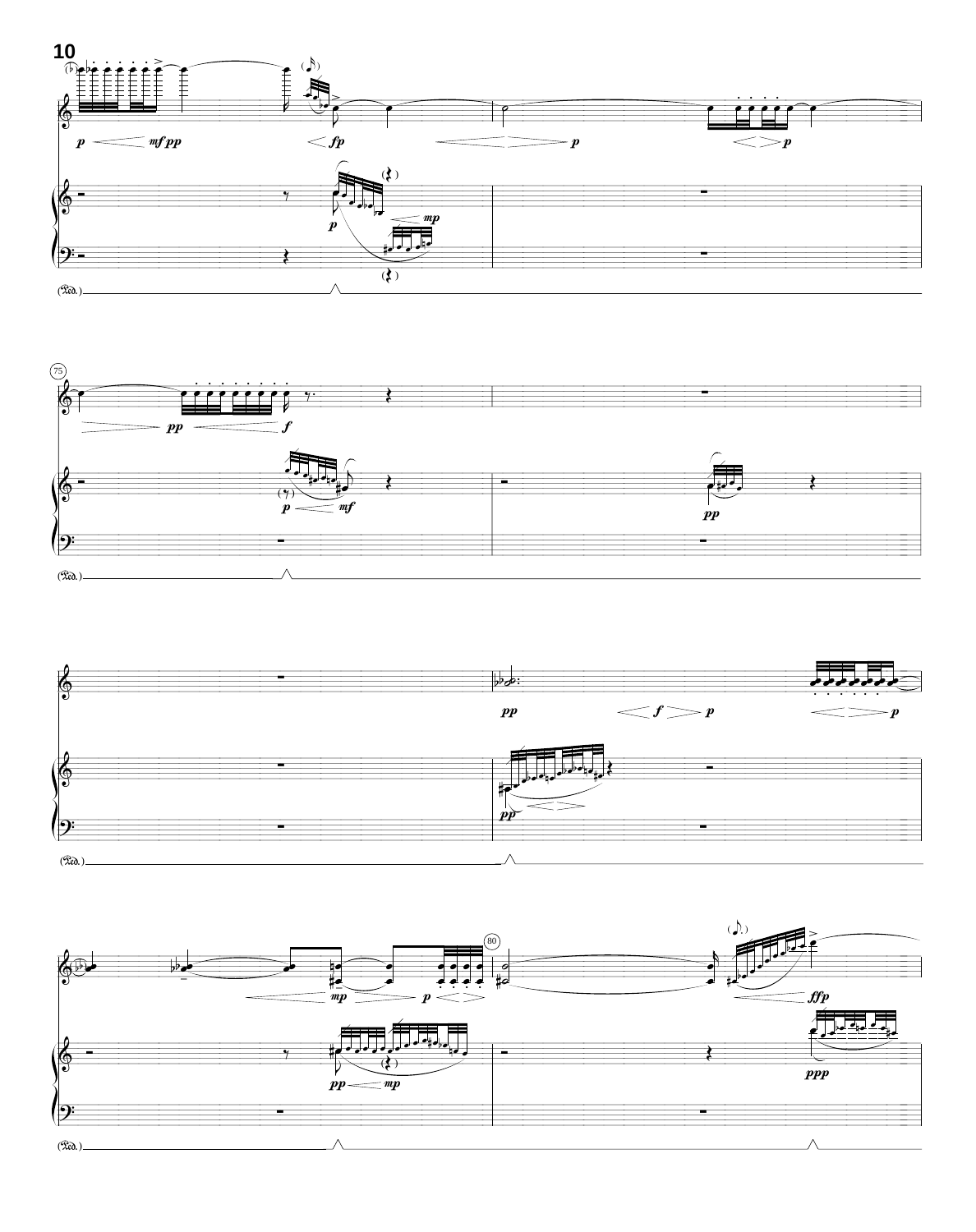





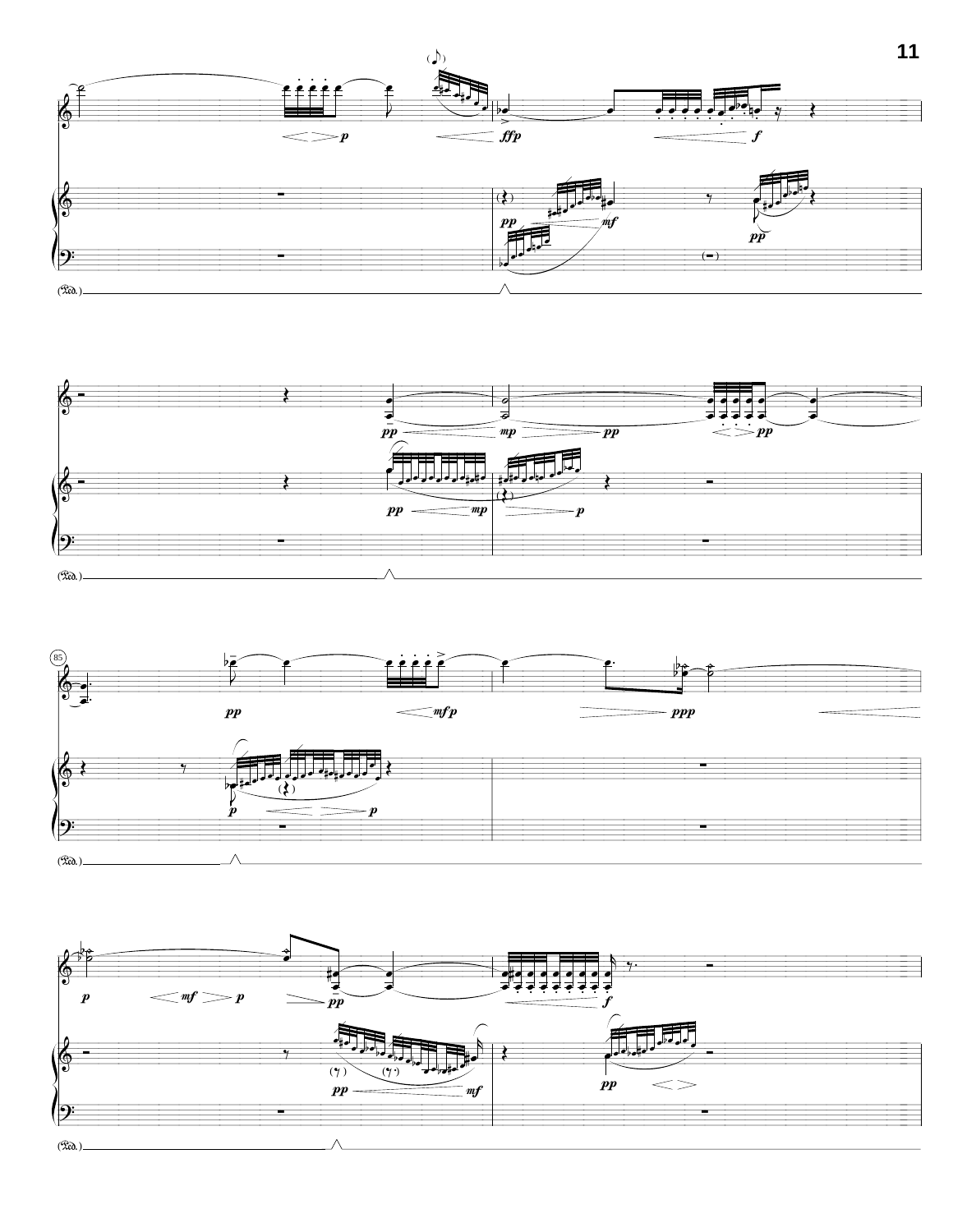





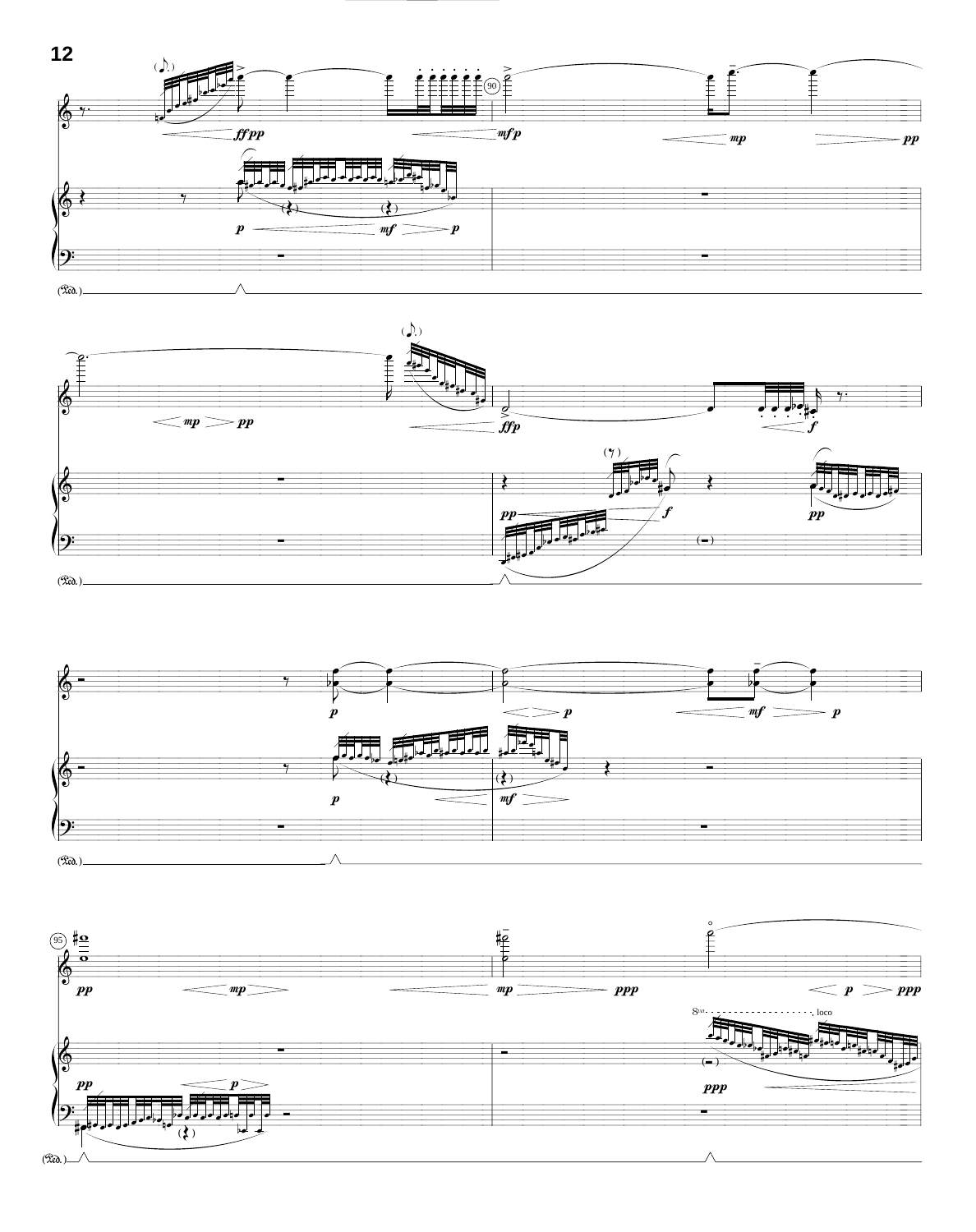





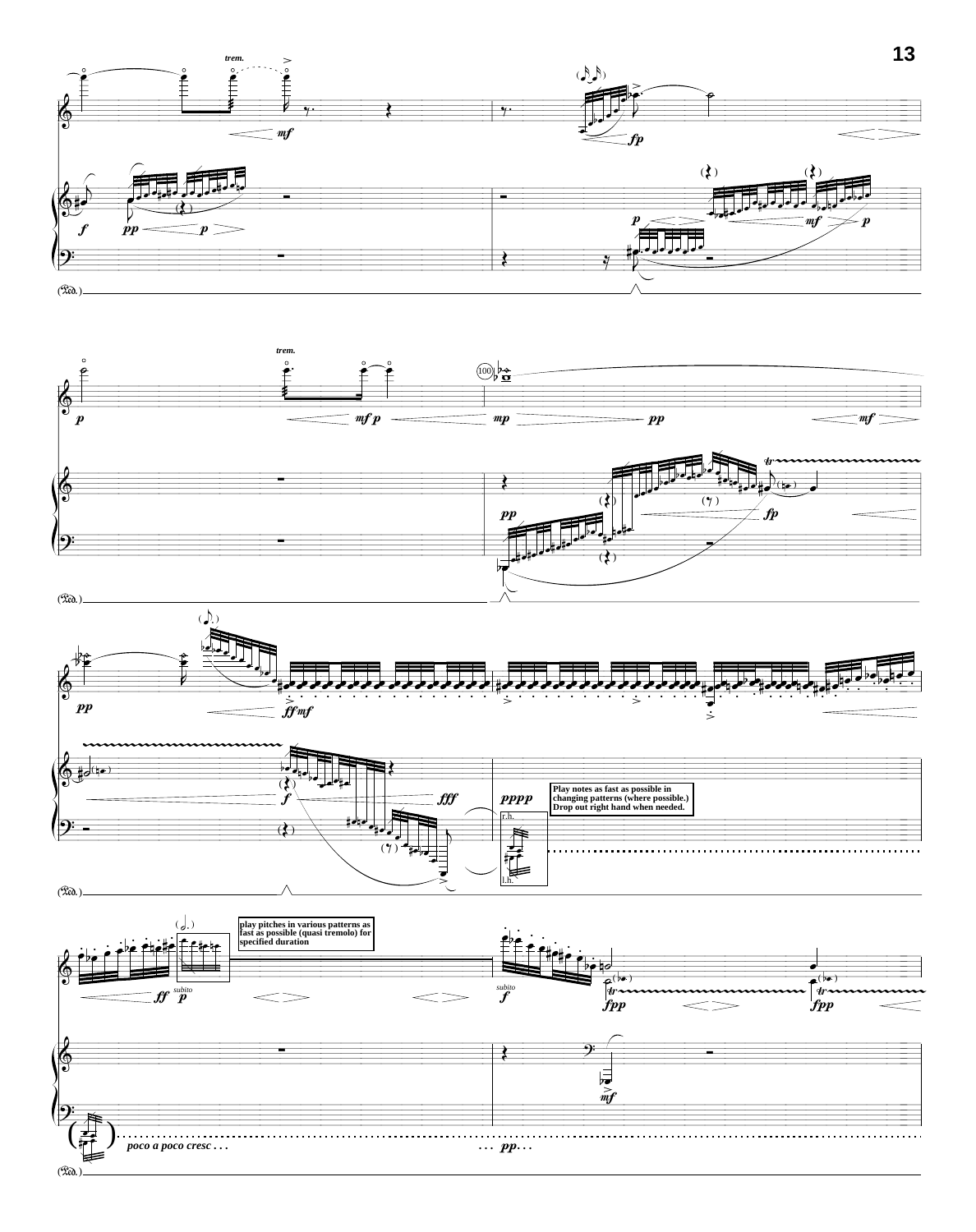





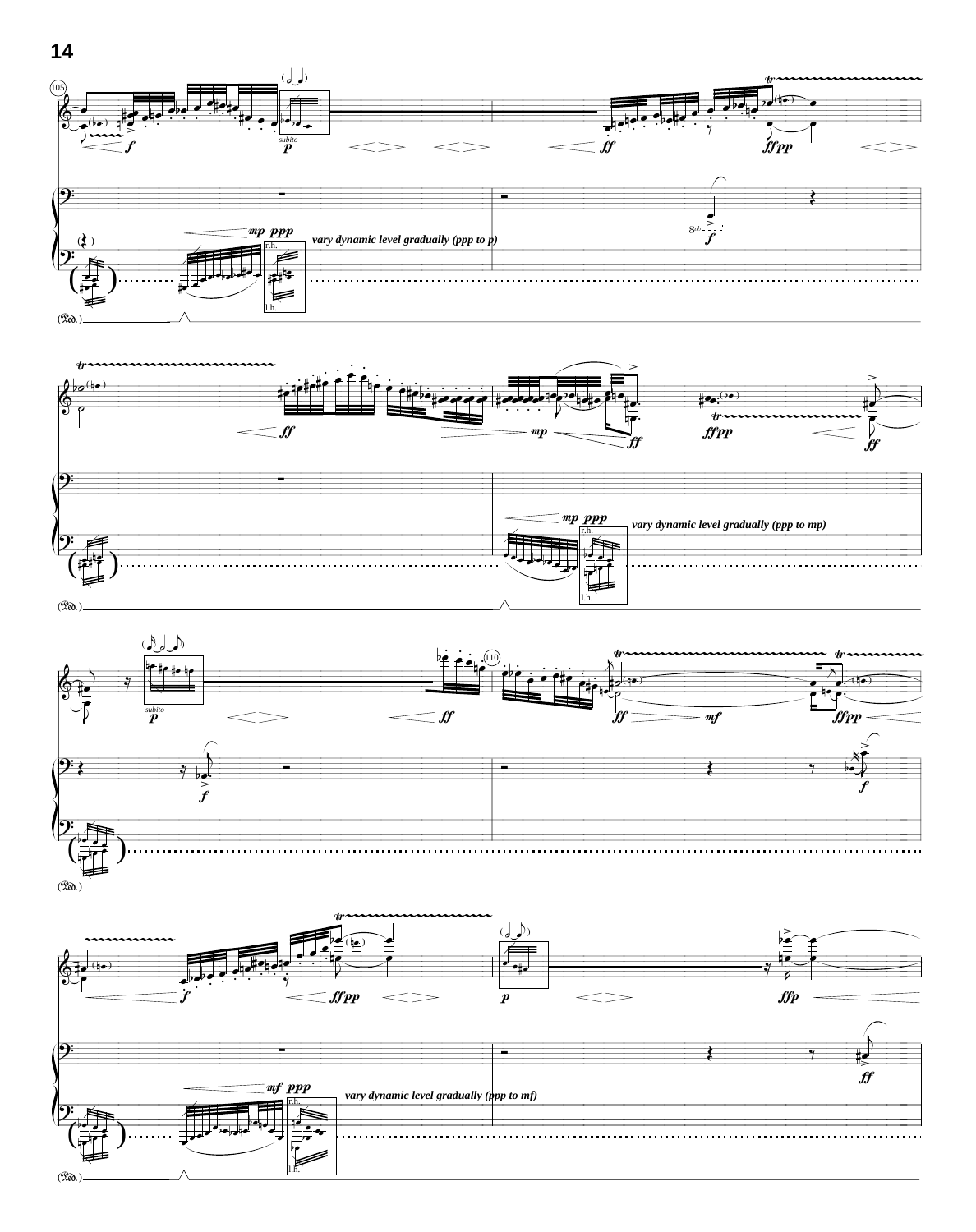